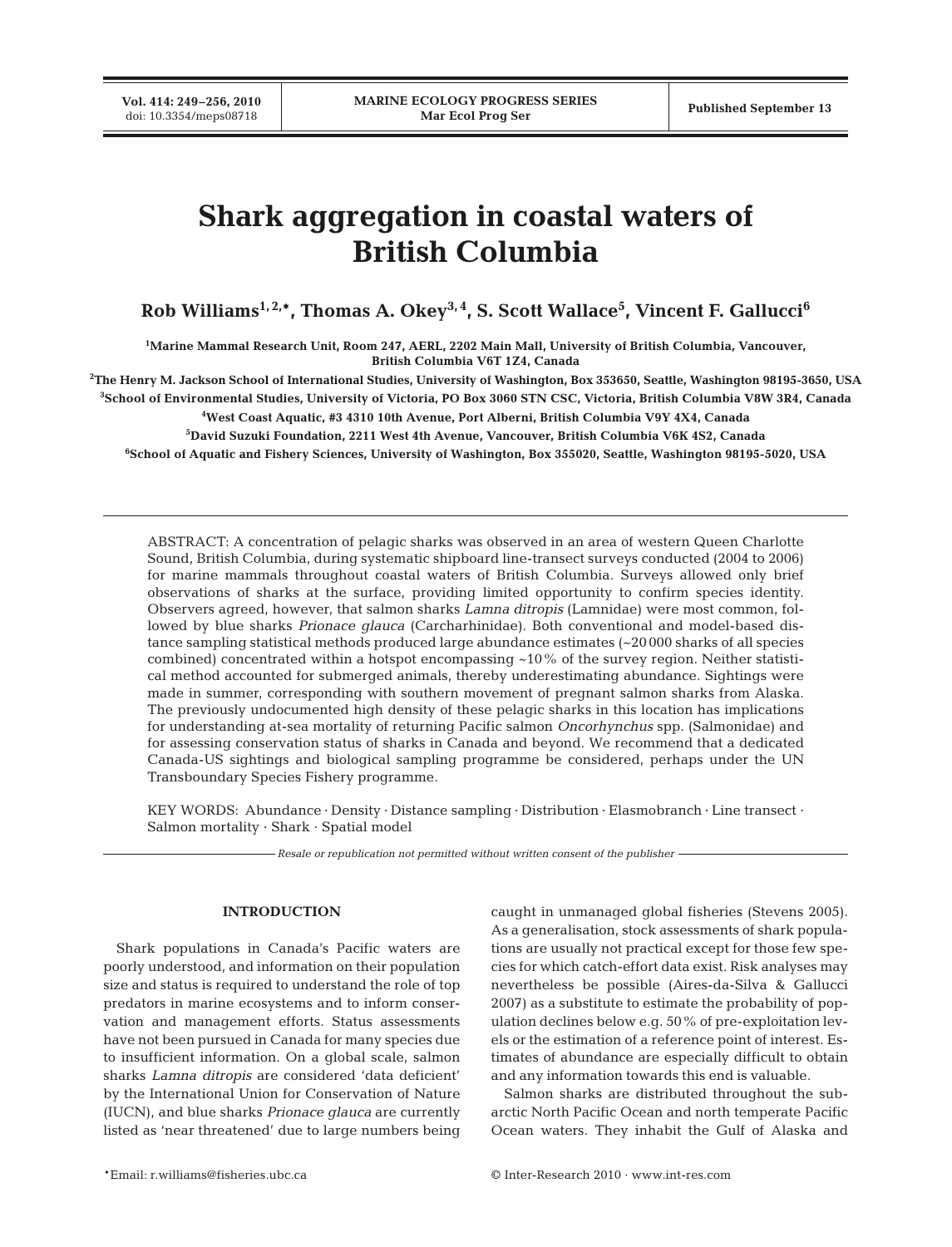even parts of the Bering Sea at least during summer and autumn (Hulbert et al. 2005, Weng et al. 2005, 2008, Okey et al. 2007, Gallucci et al. 2008). Individuals tagged in Alaska during July and August migrated from summer coastal habitat (about 60° N latitude) southward throughout the northeast Pacific Ocean to about 28° N latitude and as far south as 22° N latitude near Hawai'i (Hulbert et al. 2005, Weng et al. 2005, 2008), though migration timing and routes varied considerably. Northward return apparently occurs during spring through autumn along the North American coast via British Columbia (BC). Tagged migrants were all female and likely to pup in productive waters south of the oceanic transition zone (Goldman 2003, Hulbert et al. 2005, Gallucci et al. 2008), including California coastal areas and offshore areas. In California waters, neonates apparently feed and grow for 1 or 2 yr, after which they begin to travel northward towards coastal BC and Alaska. Little is known about this stage of the life cycle or the true distribution of pupping. It is possible that salmon shark populations have increased in recent decades in the North Pacific, at least in particular areas (Okey et al. 2007), and they have the potential to consume large numbers of returning Pacific salmon (Nagasawa 1998, Hulbert & Rice 2002, Hulbert et al. 2005, DeMaddalena et al. 2007, Okey et al. 2007). Despite the recent opening of a recreational salmon shark fishery in Alaska, basic demographic and related information about the species is unknown, some of which may be more easily or cost-effectively collected in areas in which sharks are found reliably in high numbers.

Some BC Coho and Chinook salmon stocks (*Oncorhynchus kisutch* and *O. tshawytscha*, respectively) appear to have declined relatively suddenly (i.e. since the early 1990s), while stocks of these species in Washington, Oregon and California have declined gradually (i.e. over an 83 yr time period) (based on catch data in Eggers et al. 2005). Sockeye salmon *O. nerka* have also recently exhibited signs of distress in BC; e.g. the sockeye returns in the Fraser River were unexpectedly low in 2009. Explanations for declines in BC salmon stocks include changes in climate and oceanography (e.g. BCMWALP 2002, Brodeur et al. 2006, Battin et al. 2007, BCME 2007, Crozier et al. 2008), increased hatchery production (e.g. Hilborn 1992, NRC 1996, Waples 1999), increased open-net farming of Atlantic salmon in coastal BC and the associated transmission of parasitic salmon lice (e.g. *Lepeophtheirus salmonis*, Caligidae) (e.g. Krkosek et al. 2006, 2007), degradation of spawning habitat, poorly managed fisheries, and increased predation. A better understanding of factors influencing at-sea survival of salmon is needed; this is the central question of the ongoing Pacific Ocean Shelf Tracking Project. At-sea predators of salmon include

marine mammals and sharks, but predation effects have received relatively little attention due to the challenges in studying them (Groot & Margolis 1991).

A systematic, shipboard, sightings survey was designed (Thomas et al. 2007) and conducted (Williams & Thomas 2007) to estimate summertime abundance and distribution of marine mammals in coastal waters of British Columbia. Line-transect surveys are widely used to estimate abundance of wildlife (Buckland et al. 2001), and have been used recently to estimate abundance of basking sharks *Cetorhinus maximus* off Canada's Atlantic coast to inform a conservation status assessment for the species (Campana et al. 2008). Sightings of sharks were recorded in the BC marine mammal survey (Williams & Thomas 2007, 2009), but have not been reported previously. Here we describe an area of high shark density identified from that survey. We present 2 methods for generating tentative abundance estimates for sharks from the effort and sightings data, and consider hypotheses for this observed aggregation including resting, reproductive activity and feeding. Improving our understanding of abundance and diet of marine predators, including sharks, is fundamental for conservation and ecosystem-based management of Pacific marine ecosystems.

## **MATERIALS AND METHODS**

**Study design and field methods.** Shipboard surveys for marine mammals for coastal waters of British Columbia were conducted during the summers of 2004 to 2006 and spring 2007. Field protocols required observers to record all sightings of sharks. The survey followed a systematic design, which has been described previously (Thomas et al. 2007), and observers followed standard line-transect survey field protocols (Williams & Thomas 2007). Unlike mark-recapture methods, distance sampling methods make no assumption about the identity of individuals, but rather estimate the average number of animals in the study area at the time the survey was being conducted. In the unlikely event that a shark was seen on 2 transects, it is assumed that there is an equal probability of another shark being missed on both transects (Buckland et al. 2001, p. 253; Thomas et al. 2010).

The survey was completed as planned in the summers of 2004 and 2005, but not in 2006 due to funding constraints. The survey was also completed in May and June 2007, but no sharks were seen during the spring survey, and so that season's effort was excluded from the analysis. Consequently, the field effort resulted in a 'design-unbiased' (Buckland et al. 2001) sample for 2004 and 2005, but an unrepresentative sampling design for 2006. Consequently, (1) a conventional distance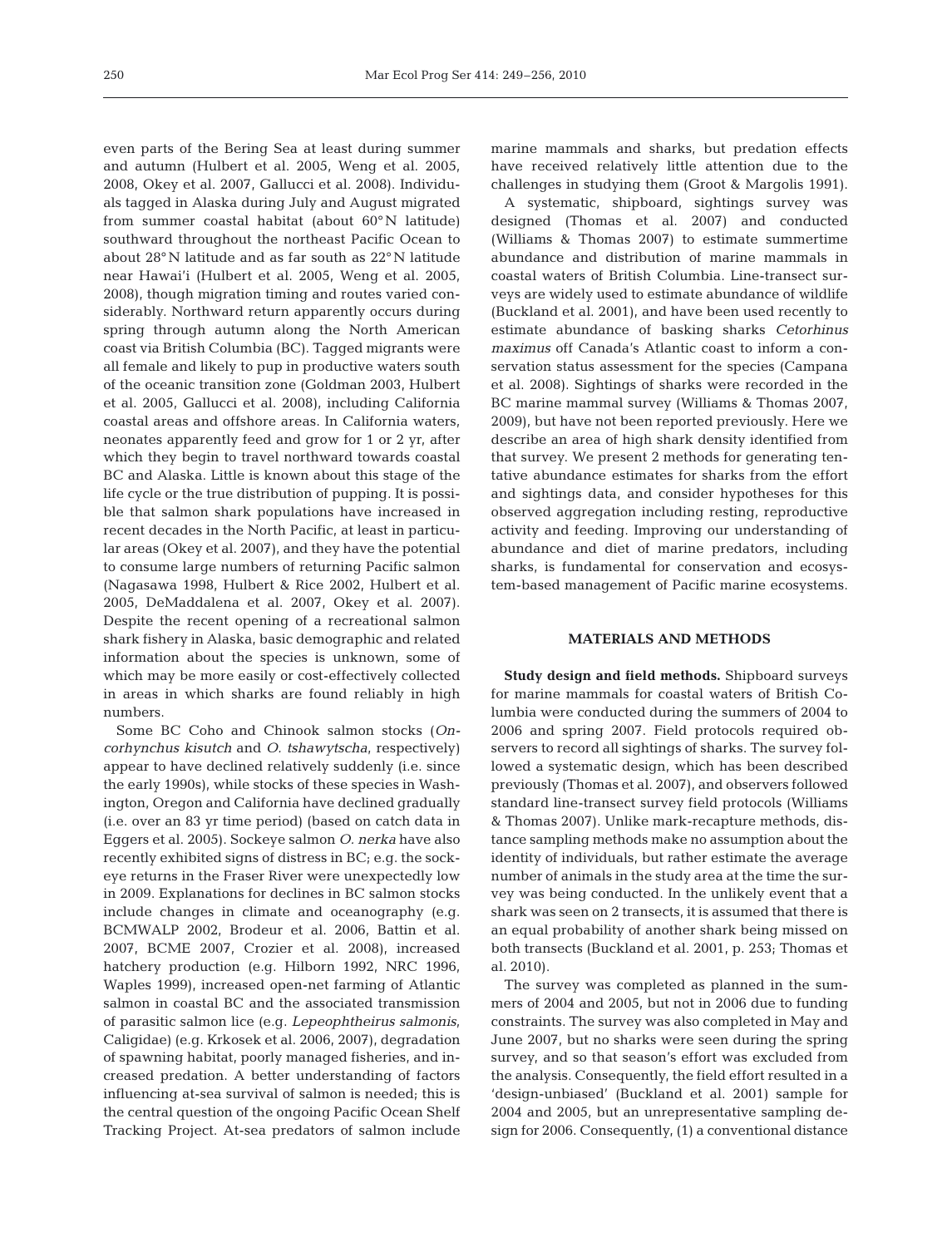sampling (Buckland et al. 2001) estimate is reported for the summers of 2004 and 2005, while (2) a model-based abundance estimator using generalised additive models (GAMs; Williams et al. 2006) was used to estimate mean abundance during the summers of 2004 to 2006 inclusive. These 2 statistical approaches are referred to subsequently as 'conventional' and 'model-based' abundance estimators. Search effort (trackline covered) and sighting locations used in the analyses (i.e. those from the summers of 2004 to 2006) are shown in Fig. 1. Note that the term 'Queen Charlotte Basin' refers to the broad region from northern Vancouver Island to the northern extent of our study area and is based on shared geological features, but also refers to the stratum of the same name in the original survey design (Thomas et al. 2007). Within the wider Queen Charlotte Basin, there is an open body of water called Queen Charlotte Sound, between northern Vancouver Island and southern Haida Gwaii (see Fig. 1).

The observation team consisted of 2 observers standing on a ship with binoculars scanning at 90° on either side of the ship's bow and a data recorder. When a sighting was made, the observer and data recorder noted radial distance, radial angle (measured using angle boards), time, location, species or detailed comments about distinguishing features, and number of sharks. Radial distance estimates were corrected using correction factors calculated from observer-specific distance estimation experiments, in which observers' judged distances were regressed on true distances (Williams & Thomas 2007, Williams et al. 2007).

**Analysis of line-transect survey data.** Distance sampling methods estimate density of animals through estimation of the strip width covered along a transect line (Buckland et al. 2001). Perpendicular distance data were right-truncated by 5 to 10%, and 2 standard detection function models (Buckland et al. 2001) were fitted to the data using the software Distance 6.0 (Thomas et al. 2010). Animal density  $(\hat{D},$  the number of animals per unit area) was estimated by

$$
\hat{D} = \frac{n \cdot \hat{f}(0) \cdot \hat{E}(s)}{2L} \tag{1}
$$

where: *n* is the number of schools observed within truncation distance of the trackline;  $\hat{f}(0)$  is the estimated probability density function of perpendicular distances, evaluated at zero distance (and is the reciprocal of the effective strip half-width);  $\hat{E}(s)$  is the estimated mean school size; and *L* is the total length of trackline.

The 2 candidate models for the detection function were the half-normal and hazard-rate models (Buckland et al. 2001). The half-normal function (Eq. 2) models the probability of detecting an animal (or school) at perpendicular distance *x* as:

$$
p(x) = \exp\left[\frac{-x^2}{2\sigma^2}\right]
$$
 (2)

where  $\sigma^2$  is a parameter to be estimated. The hazard rate function (Eq. 3) models the probability of detecting an animal at perpendicular distance *x* as:

$$
p(x) = 1 - \exp\left[-\left(\frac{x^2}{\theta_1}\right)^{-\theta_2}\right]
$$
 (3)

where  $\theta_1$  and  $\theta_2$  are parameters to be estimated.

In the conventional distance-sampling analysis, survey design in 2004 and 2005 ensured that shark density measured along a grid of transects was representative of that in the study area as a whole. For completeness and for comparison with density estimates for other taxa (Williams & Thomas 2007), density was calculated both in Queen Charlotte Basin (the stratum in which all shark sightings were made), and in the south coast and mainland inlet waters, which were surveyed but did not yield any sightings.

In the model-based analysis, a spatially explicit model was used to account for the non-systematic placement of tracklines surveyed in 2006 using methods described previously (Hedley et al. 1999, Williams et al. 2006). A descriptive GAM was constructed from effort and sightings data; the model was used to predict shark density at each spatial location in the survey region, and numerical integration of the density estimates provided an estimate of total shark abundance. Effort and sightings data were modelled using the 'count' method for interpolating density between tracklines (Hedley et al. 1999), in which probability of encountering a shark along a 1 nautical mile (nmi) segment of trackline was modelled as a 2-dimensional tensor product smooth function of latitude and longitude (Wood 2006), a 1-dimensional smooth spline of water depth, and an *offset* term for the area effectively searched in each segment. GAMs were fitted using the Density Surface Modelling engine packaged in the program Distance 6.0 (Thomas et al. 2010). The model framework was of the form:

$$
E(n_i) = \exp\left[\ln(2I_iw_i\hat{p}_i) + \beta_0 + \sum_k f_k(z_{ik})\right]
$$
 (4)

where: *ni* is the number of detected schools in the *i*th segment;  $l_i$  is the length of the  $i$ th segment;  $w_i$  is the truncation distance of the *i*th segment;  $\hat{p}_i$  is the estimated probability of detection of a school in the *i*th segment;  $\beta_0$  is a parameter to be estimated; and  $z_{ik}$  represents the value of the *k*th explanatory spatial variable in the *i*th segment, which is a smooth function,  $f_k$ , of the explanatory variable.

After fitting a descriptive model, a gridded (4 nmi<sup>2</sup> or 13.7  $km<sup>2</sup>$ ) data set was passed to the descriptive model. The output of the model was a predicted density of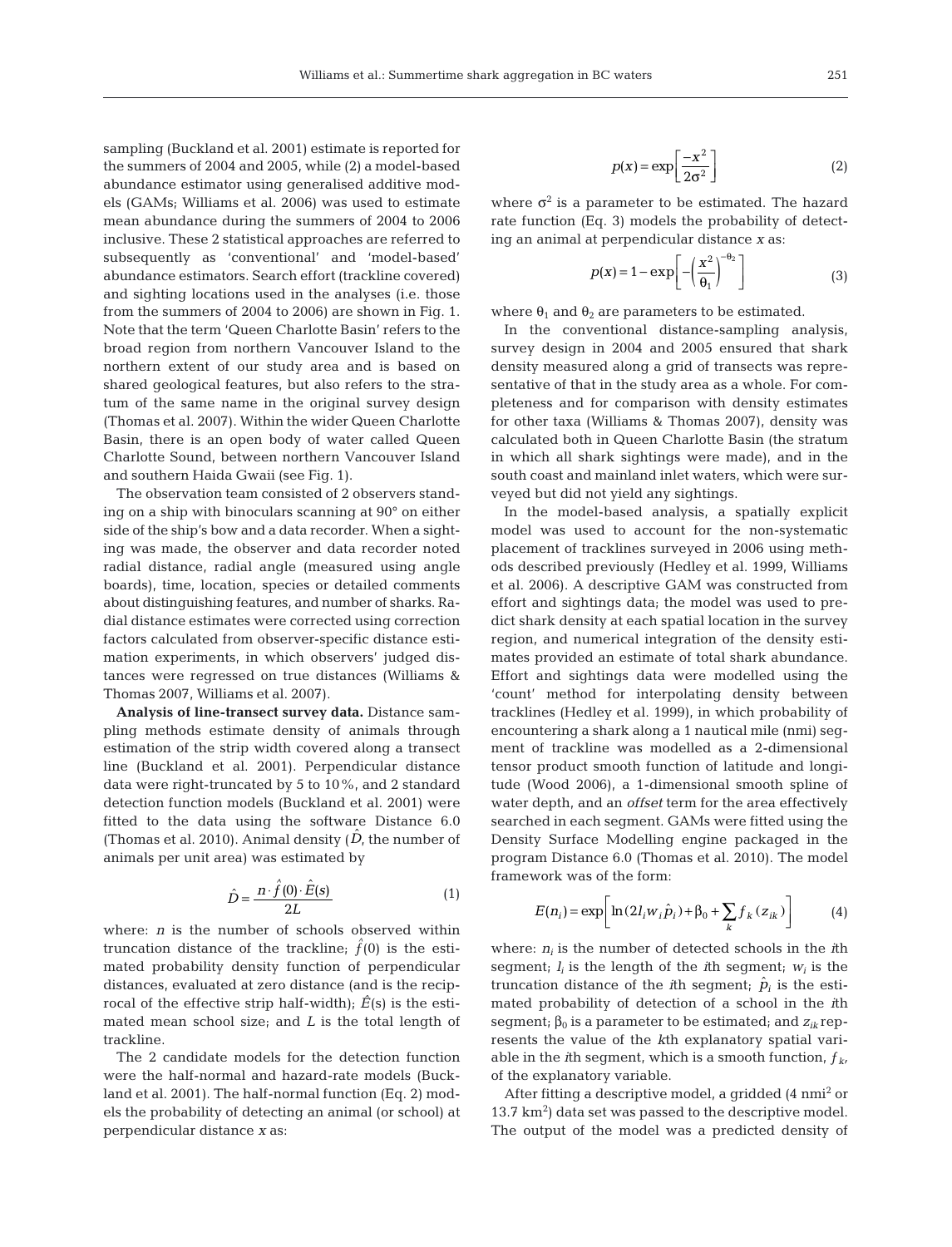sharks in each grid cell. A nonparametric bootstrap was performed to combine the detection function fitting, size bias regression, spatial modelling, model prediction and abundance estimation steps outlined above. For the bootstrap analysis, 499 bootstrap resample data sets were generated by sampling transect lines with replacement.

**Species identification.** After the survey was completed, 3 observers compared independently the descriptions of each sighting recorded in the field notes to a published field guide of sharks likely to be found in the region (DeMaddalena et al. 2007). Observers were instructed to pay particular attention to body size, shape and colour; and at a minimum to record number, shape and position of fins visible at the surface. The dorsal fins of the 2 species (salmon shark and blue shark) are similar in size but the salmon shark's is bulkier in appearance, with a more rounded high point, and set forward (more anterior), closer to the head. The blue shark's dorsal fin is more pointed at the high point, and set more over the middle, over the length, closer to the caudal fin. The caudal fin often projects above the water behind the dorsal fin. Each sighting was assigned a tentative species identity. Salmon shark abundance in the population (i.e. study area) was assumed to comprise the same proportion of overall abundance as its proportion of the sample (i.e. sighting records).

## **RESULTS**

A total of 3377 nmi (6254 km) of trackline was surveyed. Field effort included data collected from: 6 to 21 June and 4 July to 15 August 2004, 1 to 29 August 2005, and 2 to 19 August and 24 to 29 September 2006. A total of 104 shark sightings were recorded during the survey, which is well above the 60 to 80 sightings typically recommended for fitting a detection function (Buckland et al. 2001). A truncation distance of 80 m was chosen, and AIC (Akaike's information criterion) favoured the hazard rate model (ΔAIC 3.73). Most sightings were of lone animals, but occasional sightings of 2 animals brought the mean group size to 1.01 individuals.

The observed concentration of sharks (Fig. 1) was located at the shelf break over the heads of submarine canyons, such as Moresby Trough, over adjacent banks of western

Queen Charlotte Sound (i.e. the open-water section of the broader Queen Charlotte Basin, between southern Haida Gwaii and northern Vancouver Island), such as Goose Banks, and extending eastward about halfway across the continental shelf towards the numerous coastal fjords surrounding Campbell Island and Bella Bella communities. Two smaller aggregations were



Fig. 1. (a) Search effort (black line) and shark sightings (filled grey circles) during 2004 to 2006 surveys. The survey was also repeated in spring 2007, but no sharks were seen. (b) Shark density (ind. per square nautical mile) in each cell in a grid overlaid across the study area, as predicted from the generalised additive model. Note the highest-density region (the 'hotspot') predicted at the western edge of Queen Charlotte Sound, centred on Moresby Trough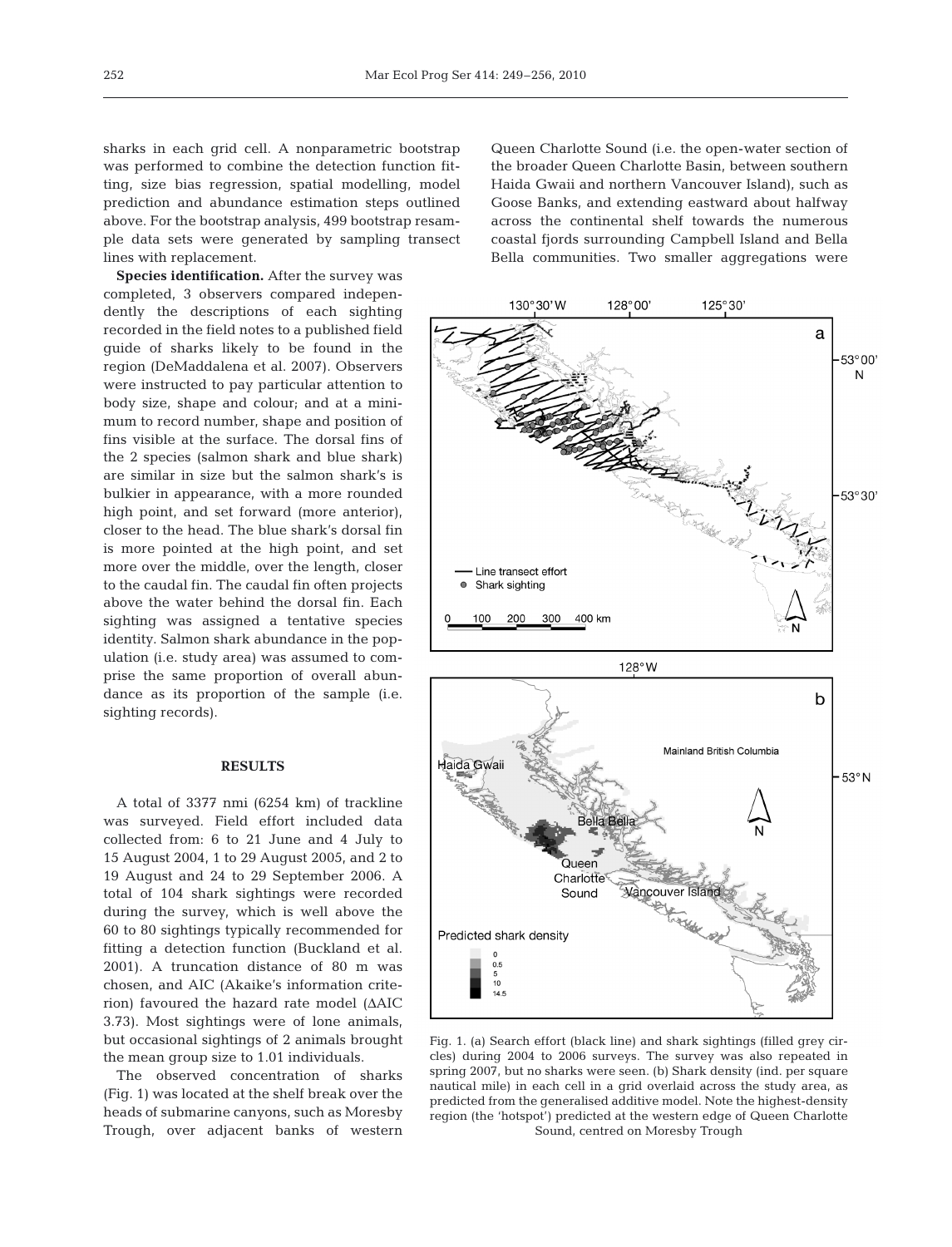located closer to the inner coastline of central BC (Fig. 1). The seaward extent of this aggregation is unknown, as the survey area did not extend seaward off the continental shelf break.

Abundance estimates of sharks in the study area are shown in Table 1. The conventional distance-sampling method produced an estimate of 31 200 sharks at the surface in the entire study area on average during the summer surveys (95% CI: 15 900 to 61 300). The model-based abundance estimate predicted from the selected model was 26 900 sharks (95% CI: 19 600 to 37 000). In both cases, the number of animals at depth is not known, as this concentration of sharks was indicated only by surface observations, and consequently represents a minimum estimate of abundance of all surface-oriented sharks in the area at the time of the survey. The high-density region (the 'aggregation') shown in Fig. 1b spanned an area approximately 2500 nmi<sup>2</sup> , thereby covering approximately 10% of the 24 664 nmi2 survey region.

Approximately 70% of sightings were given a tentative species identification. Of these, salmon sharks were the most commonly observed species (63% of those sightings identified to species), followed by blue sharks (15% of those identified to species). A sighting was typically scored as a salmon shark when observers recorded a relatively large dorsal fin, or a dark grey dorsal surface with light ventral surface, or both. Blue sharks were identified from records noting a dark blue colour and slender body. The remaining observations could not be identified to species. While there was considerable disagreement among observers about the identity of some observations, there was broad agreement across observers that salmon sharks were the dominant species sighted, with estimates of 50, 68 and 70% of sightings being scored as salmon sharks by the 3 observers. Our best estimate is that 44% of the surface-oriented sharks in the study area (i.e. 63% of 70%) were salmon sharks, but the true proportion could be much higher.

## **DISCUSSION**

Our data indicate that at least 10 000 pelagic sharks were concentrated in an approximately 2500 nmi2 section of the Queen Charlotte Basin during the summers of 2004 to 2006. Approximately half of these were likely to be salmon sharks, but future dedicated shark surveys need to be designed specifically to focus on species identification. In the present survey, which was designed for marine mammals, (1) there was strong inter-observer agreement that salmon sharks were the most commonly identified shark species, (2) few other species of large pelagic sharks occur in the region in this way, and (3) those that do are unlikely to be confused with salmon sharks (DeMaddalena et al. 2007). It is important to place this new information in the context of the present paper's primary aim, which is to provide an estimate of the right order of magnitude for a guild of predators that has received little scientific attention in this region previously. The distribution data are as important a finding as the abundance data. The abundance estimates are necessarily coarse and tentative, and are intended only as a starting point for setting priorities for future research efforts. No attempt was made to correct the abundance estimates for the proportion of time that sharks spend at the surface (cf. Campana et al. 2008). The number of sightings is appropriate for generating an abundance estimate from line-transect survey data (Buckland et al. 2001), but improvement is needed in terms of apportioning total abundance by species, and evaluating how abundance and distribution change seasonally and annually. In the meantime, these initial estimates are reported with some strong caveats about their limitations and large associated confidence intervals.

Our observations and estimates are in line with other research results concerning salmon sharks, their Atlantic congener, the porbeagle shark *Lamna nasus*, the Atlantic blue shark *Prionaca glauca*, and the same

> species observed elsewhere in the eastern Pacific. The porbeagle migration pattern across the North Atlantic involves main nursery areas in the eastern North Atlantic, foraging areas in the western North Atlantic, and movement between them (Aires-da-Silva & Gallucci 2007). The porbeagle pattern in the western North Atlantic includes spring migration to Georges Bank and the Gulf of Maine in January and February and movement in the spring to south Newfoundland and the Gulf of St. Lawrence in the autumn. Mating occurs in the

Table 1. Summary of density and abundance estimates from conventional and model-based (generalised additive model) distance-sampling abundance estimators. The Queen Charlotte Basin stratum (Fig. 1) is the region common to all 4 surveys (summers of 2004 to 2006 and spring 2007), while the entire survey region includes adjacent fjords and south coast waters in which no sharks were seen. nmi: nautical miles

|                                                            | Density<br>$(n \text{ nm}i^{-2})$ | Abundance<br>$(n)$ Mean | 95 % CI      |
|------------------------------------------------------------|-----------------------------------|-------------------------|--------------|
| Conventional distance-sampling estimate                    |                                   |                         |              |
| Queen Charlotte Basin, 2004                                | 0.854                             | 15800                   | 6300-39000   |
| Queen Charlotte Basin, 2005                                | 2.592                             | 47600                   | 22100-102000 |
| Queen Charlotte Basin, 2004-2005                           | 1.701                             | 31200                   | 15900-61200  |
| Survey region, 2004-2005                                   | 1.283                             | 31200                   | 15900-61300  |
| Model-based abundance estimate<br>Survey region, 2004-2006 | 1.091                             | 26900                   | 19600-37000  |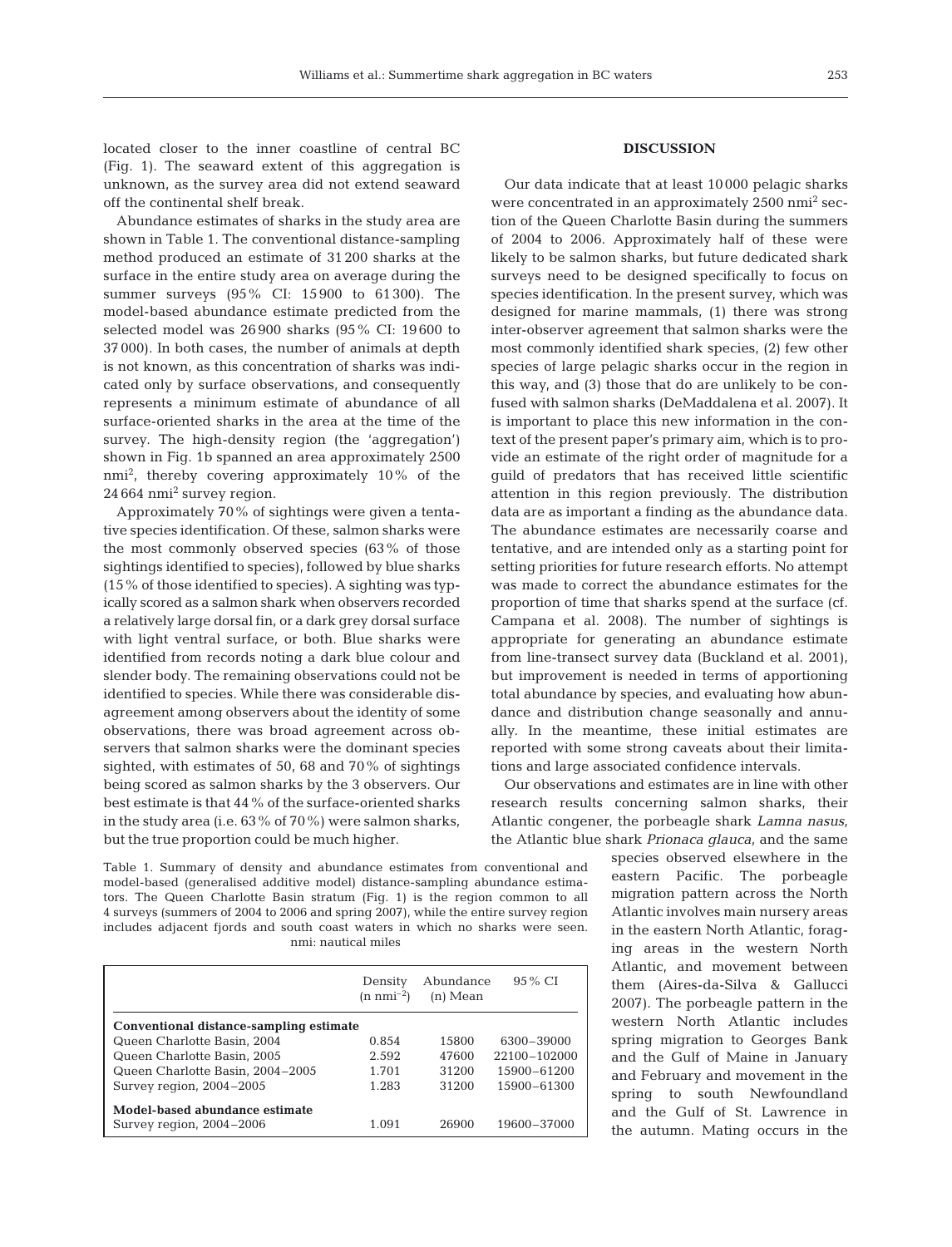autumn and parturition in the spring (Gibson & Campana 2005, Pade et al. 2009). These patterns are consistent with tagging data for migratory sharks (Hulbert & Rice 2002, Hulbert et al. 2005, Weng et al. 2005, 2008, Okey et al. 2007). No sharks were seen when the survey was conducted in spring 2007, which lends support to the notion that this aggregation peaks seasonally. We have no other evidence to indicate that this shark concentration is present during seasons other than summer and early autumn.

Explanations for this concentration of sharks include foraging, resting and reproduction. These sharks may concentrate in this area during July and August to intercept adult salmon on their return migration from the North Pacific Ocean to natal streams in the region. For instance, salmon returning to the Fraser River—the largest of Canadian salmon runs—use this more northerly route through Queen Charlotte Sound and Johnstone Strait during times of higher-than-normal sea temperatures (Thomson et al. 1994, Healey 1998), and they use the more southern route through the Strait of Juan de Fuca when sea temperatures are colder. Sea temperatures at nearby Stn P have been increasing since the late 1950s (Whitney & Robert 2007), thus making it increasingly likely that returning salmon return consistently through Queen Charlotte Sound. The position of the observed shark concentration in the western Queen Charlotte Sound would indeed be the expected position for intercepting Pacific salmon as they come onto the continental shelf during warm-water regimes. If salmon sharks have been increasing or concentrating more in the North Pacific for any one of a variety of reasons (Okey et al. 2007), and especially during the most recent part of this overall warming temperature trend, then it follows that salmon shark predation may be an increasingly important source of mortality for returning BC salmon stocks, especially if return routes are consistent and predictable.

The shark concentration could also be explained by factors that have little to do with salmon, namely the notion that this area is more productive in general than the adjacent areas surveyed. For example, northern elephant seals *Mirounga angustirostris* (Phocidae), Pacific white-sided dolphin *Lagenorhynchus obliquidens* (Delphinidae) and ocean sunfish *Mola mola* (Molidae) were also mostly concentrated in this same general hotspot area, and fin whales *Balaenoptera physalus* (Balaenopteridae) and humpback whales *Megaptera novaeangliae* (Balaenopteridae) were found in high numbers in this area as well as at a site just slightly to the north of this area (Williams & Thomas 2007, R. Williams pers. obs.). The density we report for sharks in the Queen Charlotte Basin is comparable to that reported previously for Pacific whitesided dolphins in the area, and for harbour seals *Phoca vitulina* in BC's southern Strait of Georgia (Williams & Thomas 2007). Similarly, the density and abundance estimates presented here are plausible, given those reported for salmon sharks elsewhere: densities of >10 salmon sharks km–2 have been observed in Prince William Sound in July and August (Hulbert et al. 2005, V. F. Gallucci pers. obs.) as salmonids return to spawning streams. Using catch per unit effort methods, Nagasawa (1998) estimated that there were 2 000 000 salmon sharks in the entire North Pacific, including 94 000 in the Gulf of Anadyr, 122 000 in the western Bering Sea and 153 000 in southern Okhotsk Sea. There are a number of geographic, hydrographic and oceanographic interfaces and other features in this area that make it particularly productive and ecologically unique, and that may support locally high densities of salmon sharks. We consider heightened overall productivity to be a reasonable alternative to the salmon-interception explanation for the observed shark concentration. This productivity explanation still implies a feeding function of this shark aggregation, which has implications for the preferred late summer prey of salmon sharks in such coastal settings, the bulk of which is Pacific salmon species in rough proportion to their local occurrence (Nagasawa 1998, Brodeur et al. 1999, Hulbert et al. 2005). But salmon sharks also consume sablefish *Anoplopoma fimbria* (Anoplopomatidae), squid (Teuthoidea), rockfishes (*Sebastes* spp., Sebastidae), Pacific herring *Clupea pallasii pallasii* (Clupeidae), and other prey (Hulbert et al. 2005), all of which are available in the area.

The idea that this location of shark concentration represents a summertime resting area for migrating sharks of the northeast Pacific is also consistent with available evidence (Weng et al. 2005, their Fig. S1B), but it is known that these sharks actively feed on salmon in this and other northeast Pacific settings in summer. This concentration could serve both functions (i.e. resting and feeding) if these sharks can reduce their energy expenditure while preying upon migrating salmon. It is also possible that the observed shark concentration serves as a mating aggregation, but we know of no specific evidence relating to this explanation for this area.

Some evidence for recent increases in salmon shark populations in the northeast Pacific Ocean were recently presented with some alternative explanations for these observed patterns (Okey et al. 2007), including northern distributional shifts due to increases in ocean temperatures, population rebound since the 1992 banning of high-seas drift gillnets, and indirect effects of fisheries on competing pelagic predators. These explanations could explain the shark concentration documented herein, but this observed concentration might not be new. Although local sport-fishing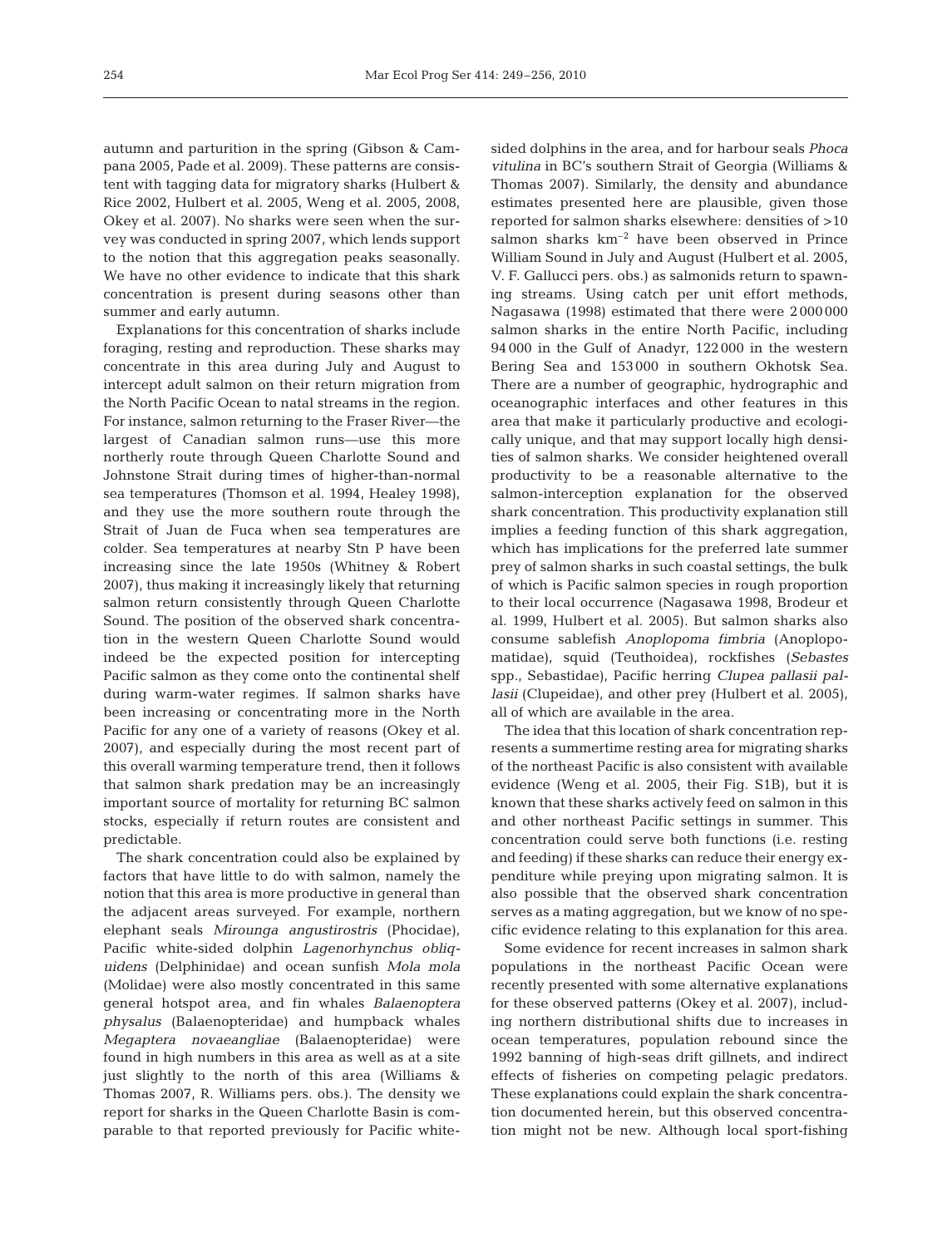guides indicate a sudden appearance of abundant salmon sharks, it is possible that it has been a persistent but unreported feature of this area that has gone undetected.

If this shark concentration is new, it may be an indicator of indirect ecological impacts of climate variability or change. A warming ocean could enable the development of an effective 'feeding gauntlet' at the northern return route for Fraser River salmon, if indeed a warming ocean climate regime favours the exclusive use of that northern route (e.g. Thomson et al. 1994, Healey 1998).

Shark species are highly diverse and the majority are considered highly vulnerable to overexploitation (i.e. by directed fisheries or bycatch) due to their slow life-history characteristics (e.g. Bonfil 1994, Fowler et al. 2002, Dulvy et al. 2008). Salmon sharks are already larly captured as bycatch in BC's groundfish fisheries, and our results contribute useful data to assess the relative risk of fishing mortality on this shark species. For instance, research that identifies and subsequently targets hotspots of such important biological features will make future studies more cost-effective, efficient and able to produce more precise abundance estimates than single-stratum surveys (Buckland et al. 2001). However, considerably more information is needed on this and other shark species in order to understand the role of such potentially important predators on Pacific salmon stocks and other components of the biological community, and to ensure the conservation, sustainability and integrity of functioning and resilient Pacific marine ecosystems. The ecological importance of top predators in marine ecosystems, from marine mammals to sharks, is naturally coupled with the importance of salmon in these ecosystems, which is in turn coupled with both the cultures and economies of the Pacific Northwest. It is therefore surprising that more is not known about sharks in the region. At-sea predation on salmon generally as well the specific role of salmon sharks are both in need of further study. The direction of the literature is towards filling this void, because more papers on these sharks have been published since 2000 than in the previous 50 yr. The present paper is intended as a contribution to the literature of unravelling these interactions, and a priority-setting exercise to guide much-needed future research.

*Acknowledgements.* Data on shark abundance and distribution were collected during a marine mammal survey conducted by R.W. in partnership with Raincoast Conservation. We thank the field observers, crew and funders for assistance with data collection. We thank L. Thomas for assistance with

survey design and data analysis. Species identification was conducted by R.W., T.A.O. and O. Andrews, with additional input from E. Ashe, A. De Maddalena, S. Heinrich, M. Mac-Duffee, I. McAllister and R. Stewart. R.W.'s contribution at the writing stage was supported by a Canada-US Fulbright Visiting Research Chair at the University of Washington. T.A.O.'s contributions were supported by a Pew Fellowship in Marine Conservation, a programme of the Pew Environment Group of the Pew Charitable Trusts, and by the Conservation Science Institute. B. Wright provided advice on salmon shark behaviour at early stages of manuscript development. We thank the anonymous reviewers and the editor, Professor Rory Wilson, for valuable feedback on earlier versions of the manuscript.

### LITERATURE CITED

- growth, slow reproduction, low fecundity, and other Aires-da-Silva A, Gallucci V (2007) Demographic and risk analyses applied to management and conservation of the blue shark (*Prionace glauca*) in the North Atlantic Ocean. Mar Freshw Res 58:570–580
- a management issue in the region, as they are regu- Battin J, Wiley MW, Ruckelshaus MH, Palmer RN, Korb E, Bartz KK, Imaki H (2007) Projected impacts of climate change on salmon habitat restoration. Proc Natl Acad Sci USA 104:6720–6725
	- BCME (BC Ministry of Environment) (2007) Environmental trends in British Columbia: 2007. BC Ministry of Environment, Victoria (available at www.env.gov.bc.ca/soe/et07/)
	- BCMWALP (BC Ministry of Water, Land and Air Protection) (2002) Indicators of climate change for British Columbia, 2002. Water, Air and Climate Change Branch, BC Ministry of Water, Land and Air Protection, Victoria
	- Bonfil R (1994) Overview of world elasmobranch fisheries. FAO Fish Tech Pap No. 341. FAO, Rome
	- ► Brodeur R, McKinnell S, Nagasawa K, Pearcy W, Radchenko V, Takagi S (1999) Epipelagic nekton of the North Pacific subarctic and transition zones. Prog Oceanogr 43:365–397
	- ▶ Brodeur RD, Ralston S, Emmett RL, Trudel M, Auth TD, Phillips AJ (2006) Anomalous pelagic nekton abundance, distribution, and apparent recruitment in the northern California Current in 2004 and 2005. Geophys Res Lett, 33, L22S08, doi:10.1029/2006GL026614
		- Buckland ST, Anderson DR, Burnham KP, Laake JL, Borchers DL, Thomas L (2001) Introduction to distance sampling: estimating abundance of biological populations. Oxford University Press, New York, NY
		- Campana SE, Brazner J, Marks L, Joyce W and others (2008) Status of basking sharks in Atlantic Canada. Canadian Science Advisory Secretariat (CSAS) Res Doc 2008/004, CSAS, Dartmouth, NS
		- Crozier LG, Zabel RW, Hamlett AF (2008) Predicting differential effects of climate change at the population level with life-cycle models of spring Chinook salmon. Glob Change Biol 14:236–249
		- DeMaddalena A, Preti A, Polansky T (2007) Sharks of the Pacific Northwest: including Oregon, Washington, British Columbia and Alaska. Harbour Publishing, Madeira Park, BC
	- ► Dulvy NK, Baum JK, Clarke S, Compagno LJV and others (2008) You can swim but you can't hide: the global status and conservation of oceanic pelagic sharks and rays. Aquat Conserv Mar Freshw Ecosyst 18:459–482
		- Eggers DM, Irvine JR, Fukuwaka M, Karpenko VI (2005) Catch trends and status of North Pacific salmon. North Pacific Anadromous Fish Commission (NPAFC) Doc. No. 723, Rev. 3, NPAFC, Vancouver, BC